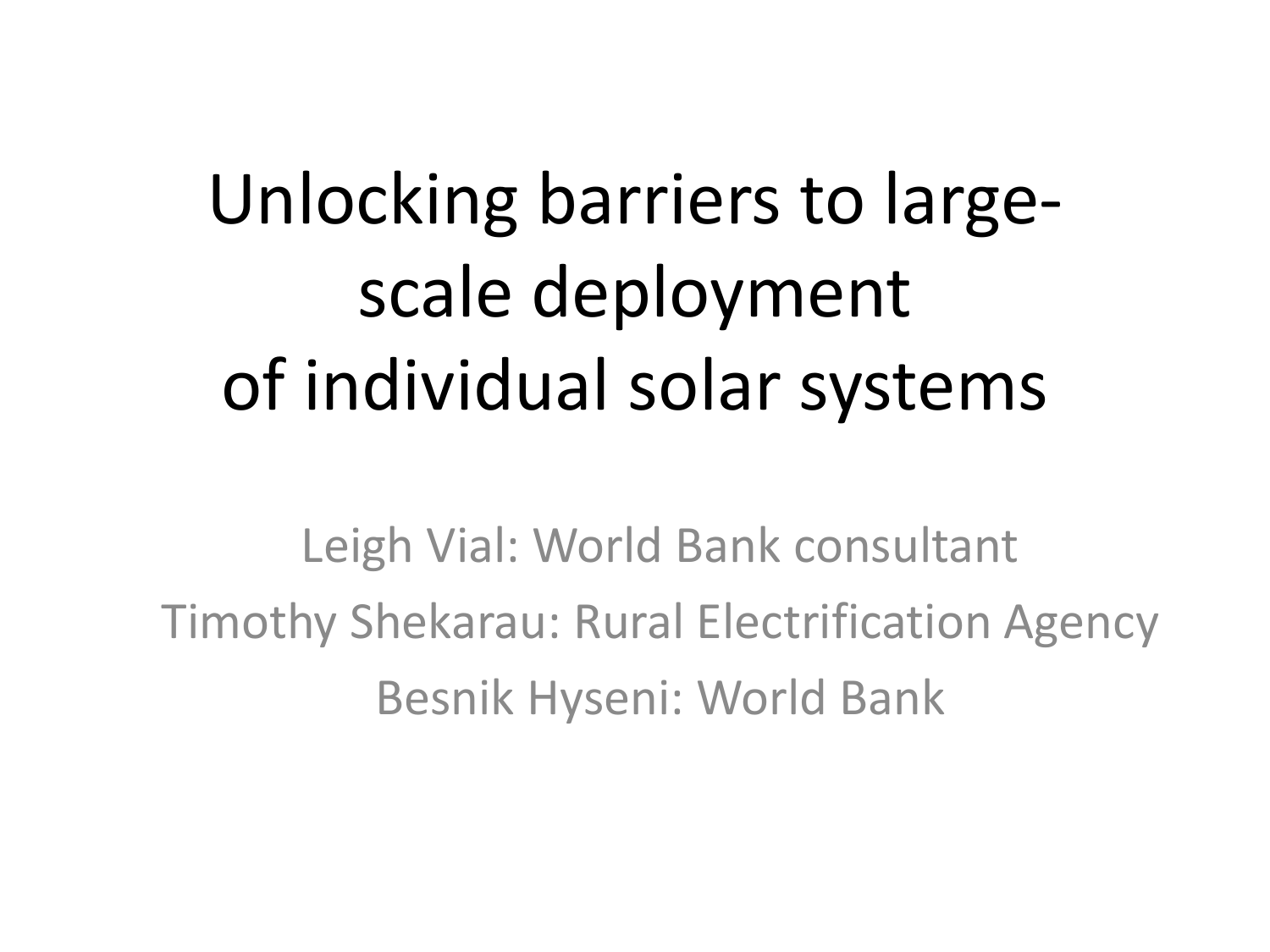# 1. What are the significant constraints to rapid scale?

• Business finance

• Consumer affordability / Cost of product

• Mobile Money penetration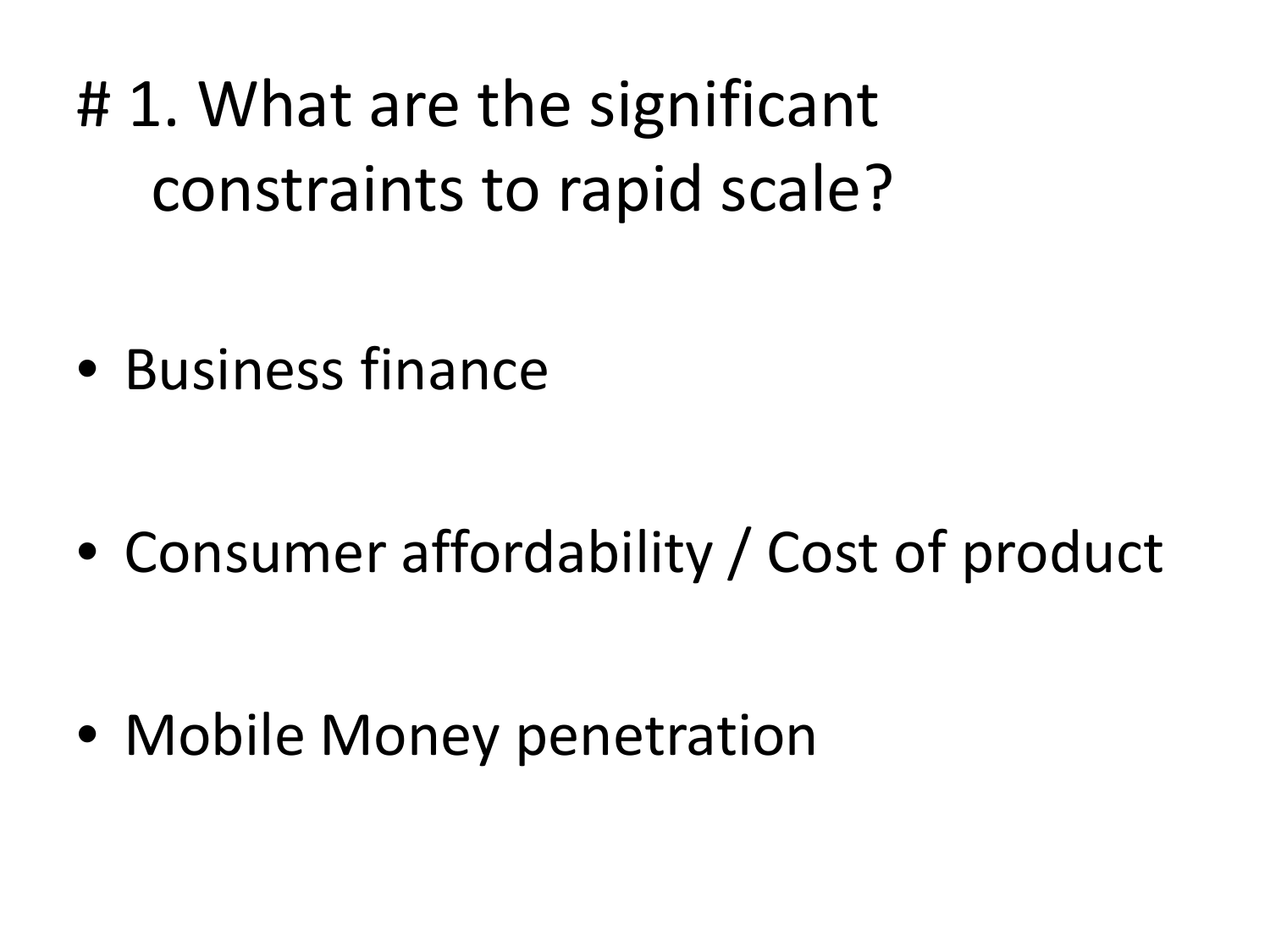## # 2. What regulatory changes are the most important?

• Reduce Duty (20%) and VAT (5%)

• Improve Mobile Money regulations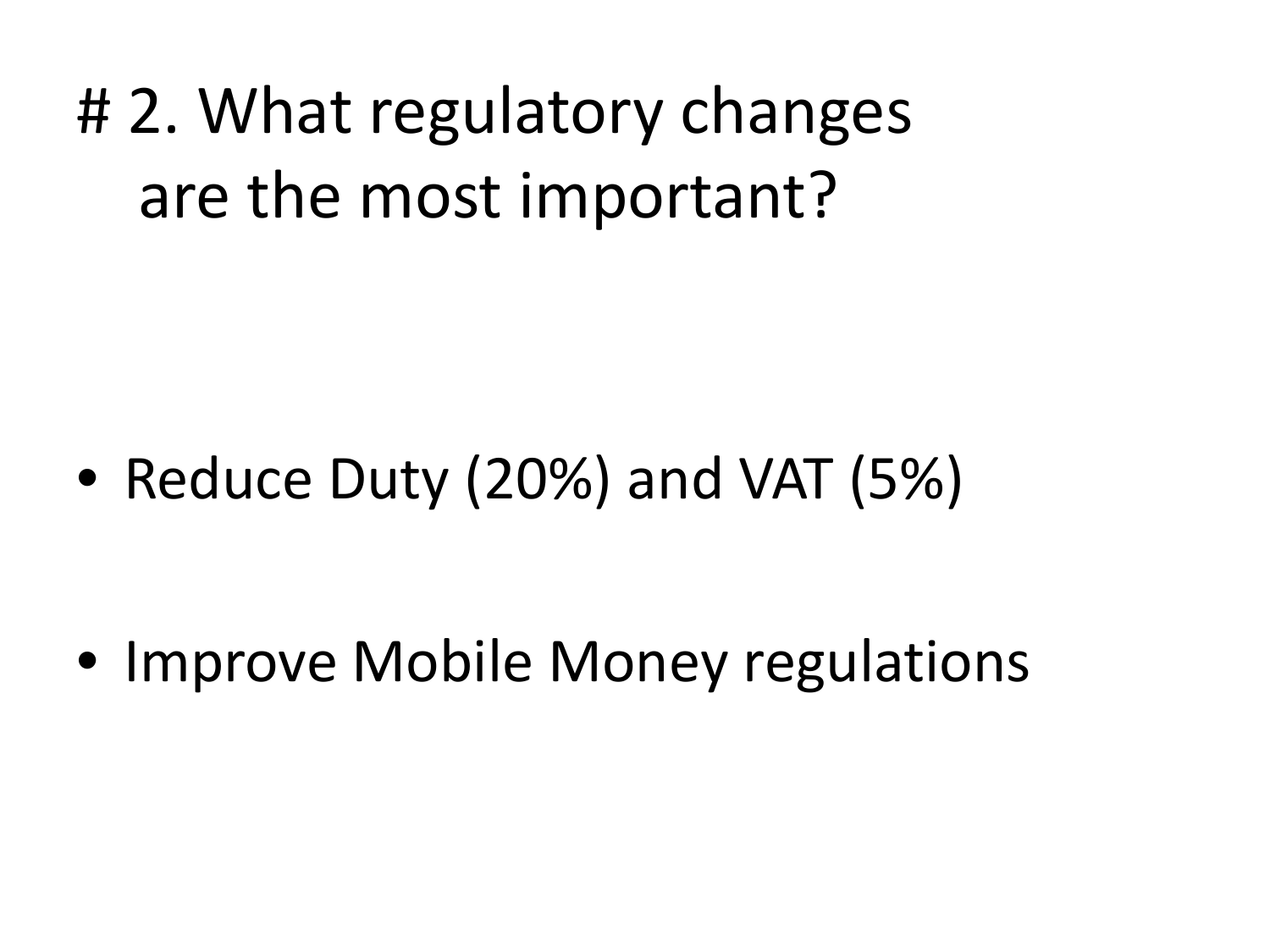# 3. What are the best ways to apply financial support to reach more people?

- Mobilise up front business capital e.g.
	- Reduce interest rate to solar company
	- Fund receivables / SHS portfolio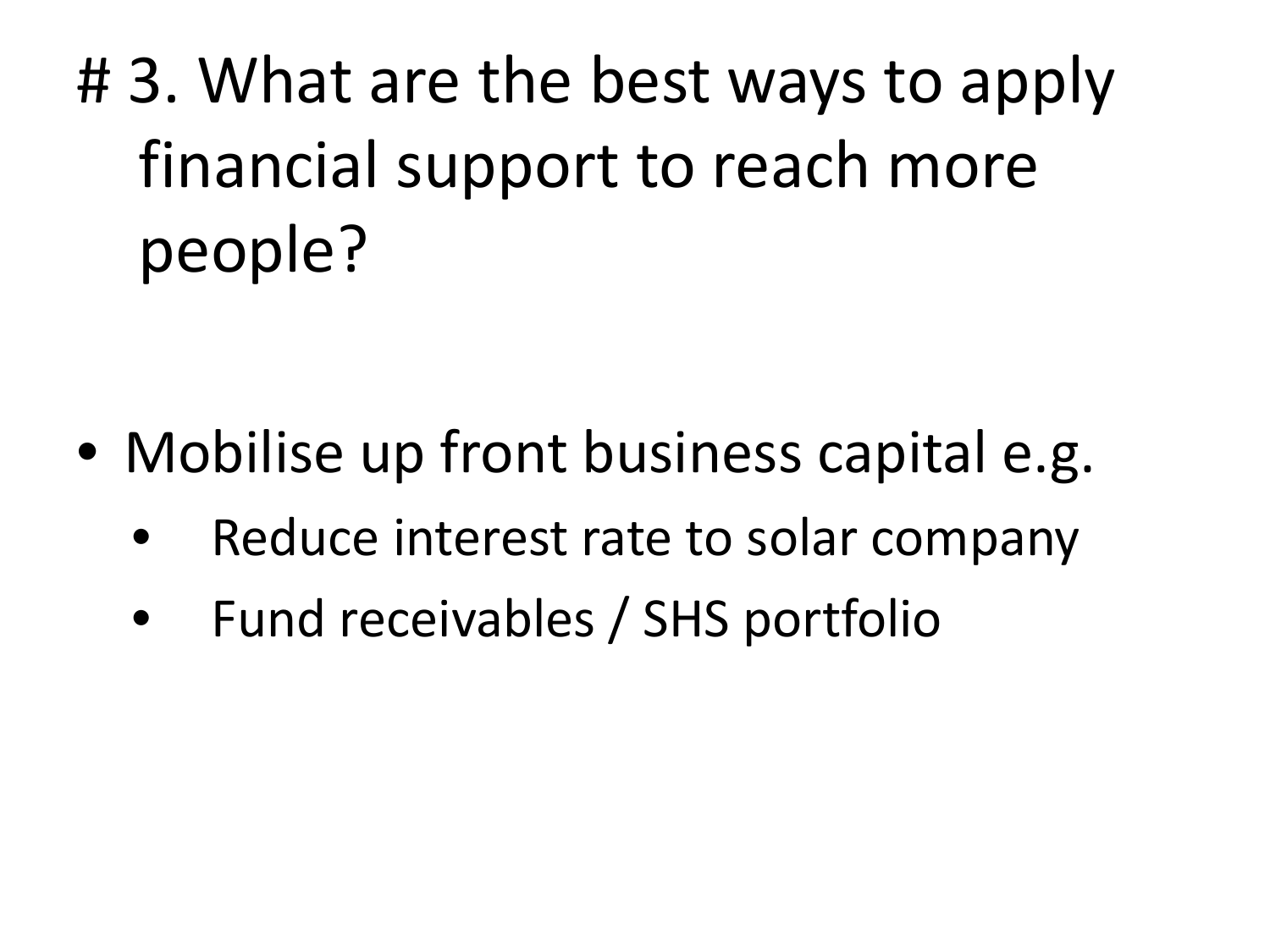- #4. What are the best ways to enable solar home system companies to reach challenging areas?
- Subsidise the higher costs for solar companies to serve consumers

• Better data

• Subsidise the consumer price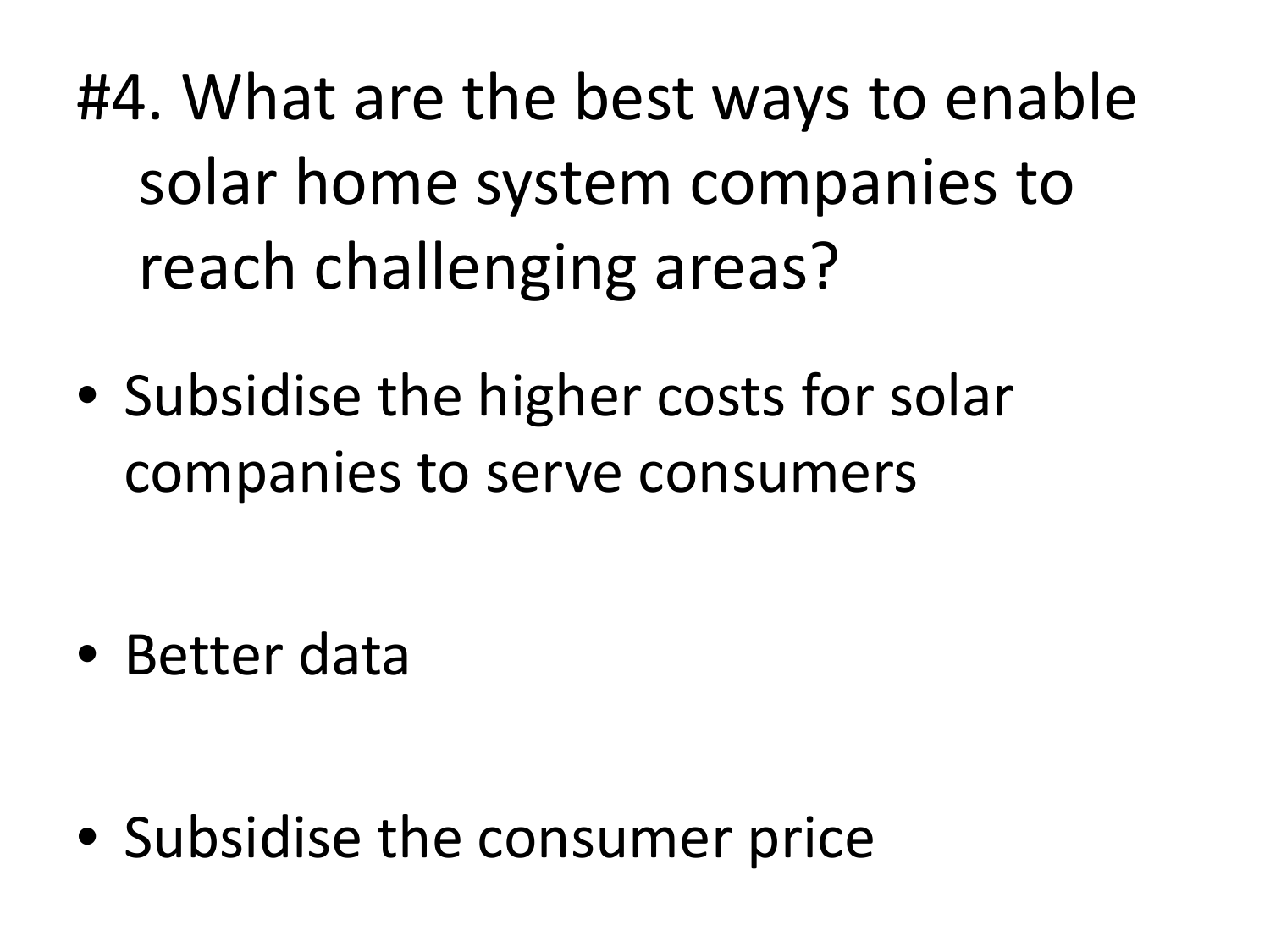## Nigerian Electrification Project: SHS Component

|                                 | <b>Output Based Fund</b>                                                                                                                                                        | <b>Scale-Up Challenge Fund</b>                         |
|---------------------------------|---------------------------------------------------------------------------------------------------------------------------------------------------------------------------------|--------------------------------------------------------|
| <b>Budget</b>                   | \$15 m                                                                                                                                                                          | \$60 <sub>m</sub>                                      |
| Aim                             | Help capable solar companies reach more homes faster, by<br>attracting commercial investors, underpinning business risk and<br>enabling faster investment in reaching customers |                                                        |
| <b>Mechanism</b>                | Grant per system.<br>Approx. 15% of price.<br>Not used to reduce customer price.                                                                                                | Lump sum grants awarded<br>against business plans      |
| Company<br><b>Requirements</b>  | Quality solutions and after sales                                                                                                                                               | Capable of growing rapidly<br>to deliver massive scale |
| <b>System</b><br>requirements   | Minimum size: 6Wp, 3 lights<br>Emphasis on SHS (~ 50Wp)                                                                                                                         | No Minimum size<br>Emphasis on SHS ( $\approx$ 50Wp)   |
| <b>Access to</b><br><b>Fund</b> | Pre-qualify. Claim after sales made.                                                                                                                                            | Competition.                                           |